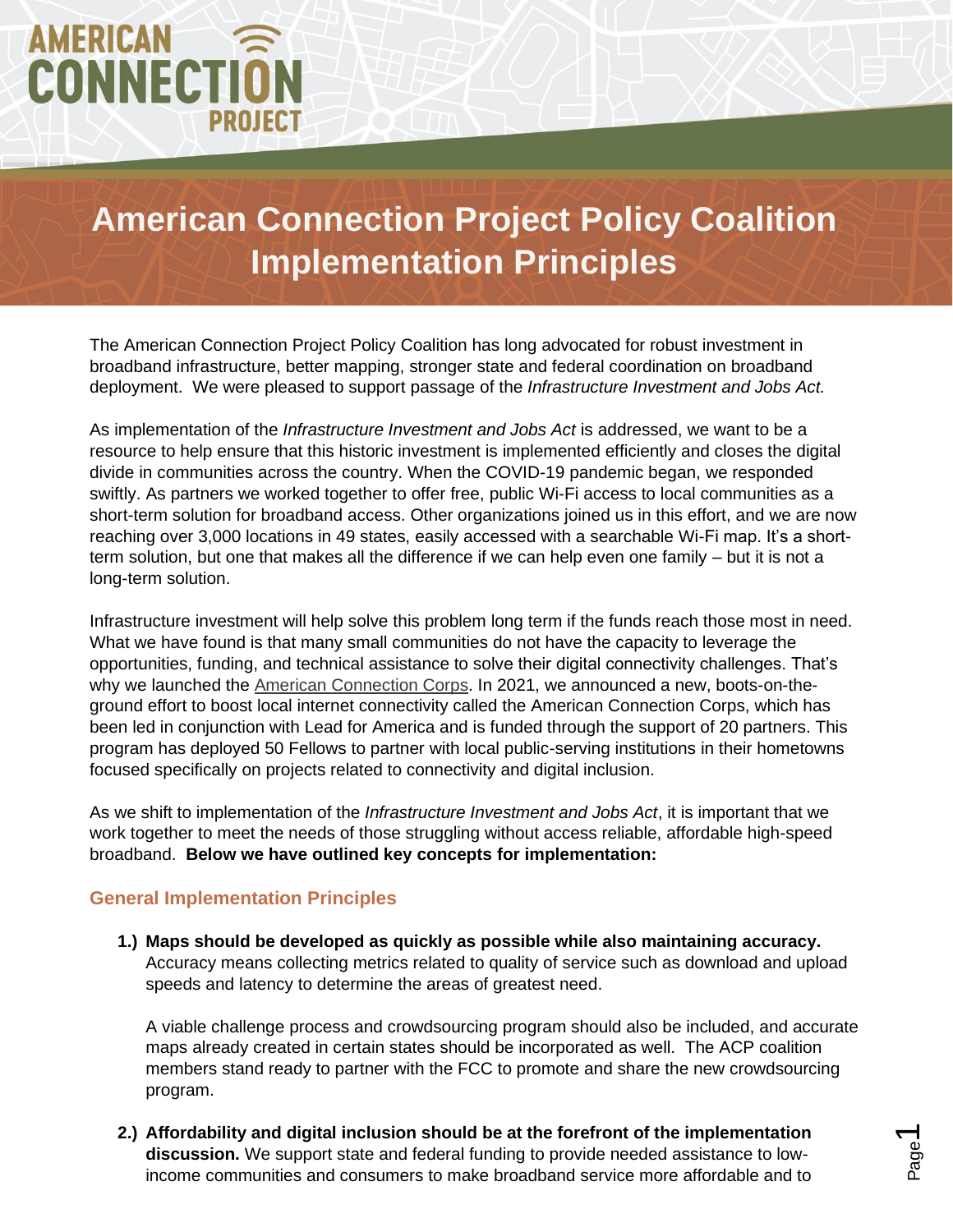promote broadband adoption. With this goal in mind, we encourage the FCC to continue to improve access to the newly established Affordable Connectivity Program while also ensuring the program is efficiently managed.

**3.) Communication, engagement, transparency, and accountability are critical to the successful implementation and deployment of the Infrastructure Investment and Jobs Act.** We support the federal government requiring communication, engagement and transparency plans be developed as part of the state proposals. We further encourage Governors to develop robust engagement strategies in their states to ensure that all stakeholders and communities are well informed of opportunities, receive clear guidance on how to apply and that granting processes are efficient while also being accountable for results.

#### **Implementation Principles for States and Federal Agencies**

- **1.) We encourage federal agencies and Governors to collaborate to ensure successful deployment of the** *Infrastructure Investment and Jobs Act.* **Leadership and coordination at the executive branch level in the federal government should position our country as a technology leader.** This will ensure our economic competitiveness and maintain strong national security. In support of that effort, leadership and coordination should ensure that both federal and state investments in technology infrastructure are deployed in the most efficient and effective ways to address the digital divide.
- **2.) Federal dollars directed toward retail broadband deployment should continue to be coordinated with existing federal broadband programs to prevent duplication of scarce federal resources.** For example, the federal government should generally avoid funding two different retail broadband networks operated by two different providers via two different programs to the same location. However, if a provider receiving support is not meeting its obligations, or if the federal program does not require adequate service, federal funds should be open to another provider to serve as a replacement to ensure robust and reliable service.
- **3.) Federal and state agencies should also create transparency and accountability measures to ensure that those seeking funding for the deployment of networks are vetted**. The process established should verify those seeking funds are indeed capable of delivering at the performance levels and services promised and allow for grantees to be challenged.
- **4.) Federal and state agencies should provide flexibility to providers when applying buildout deadlines if the delays are due to matters outside of their control.** Considering supply chain, cost pressures and workforce challenges in the telecom sector, this is a necessary step towards broadband deployment.
- **5.) We also encourage all states to continue to support, or establish for the first time, a permanent state broadband office**. These offices can ensure the Infrastructure Investment and Jobs Act (IIJA) funding is administered as wisely and efficiently as possible.

#### **Implementation Principles for Federal Agency Partners**

**1.) We encourage the National Telecommunications and Information Administration (NTIA) to support state and federal funding that prioritizes deployment and sustainability of scalable networks**. These networks should deliver quality high-speed broadband services

Page  $\boldsymbol{\sim}$